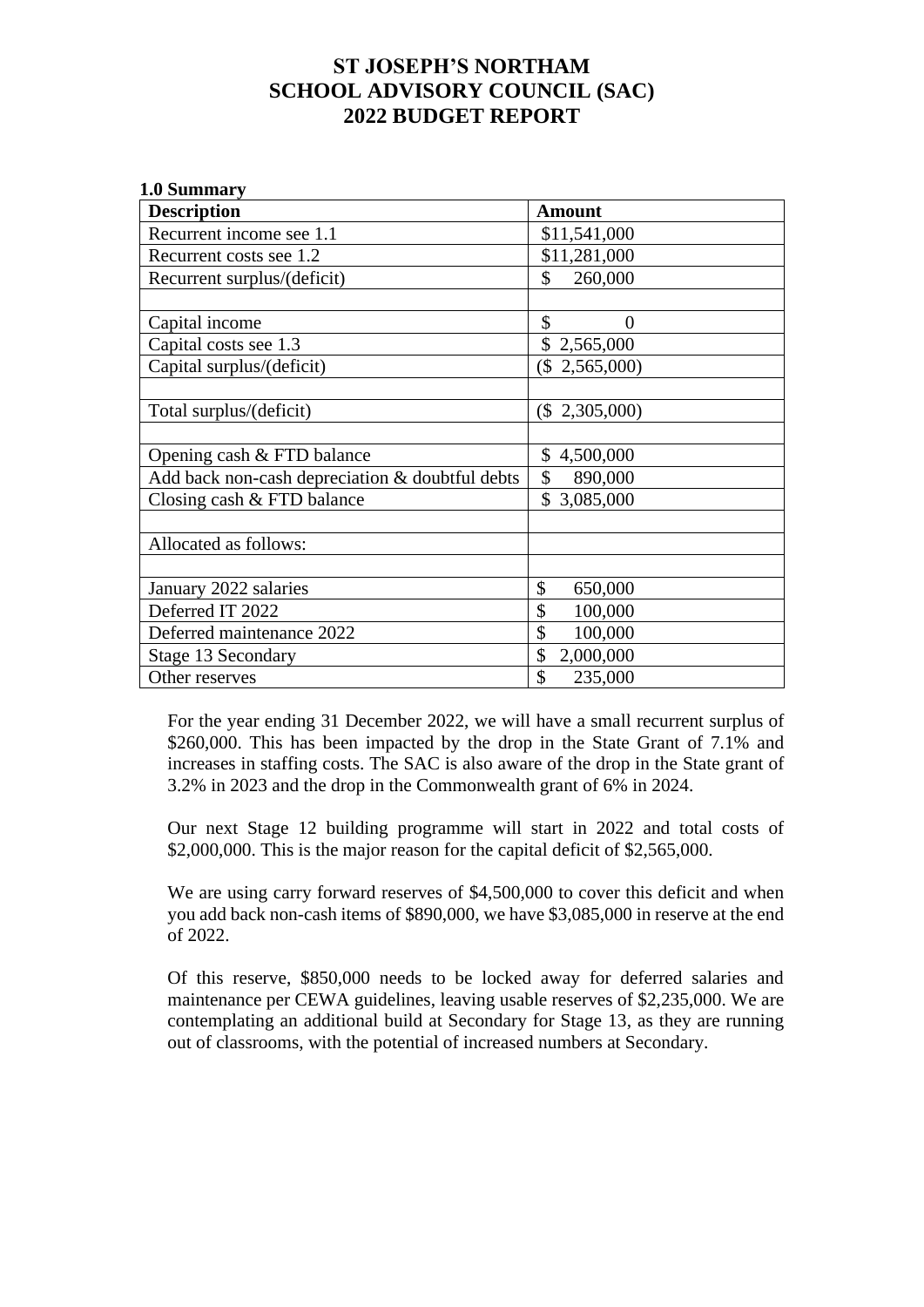## **1.1 Recurrent Income - \$11,541,000**

**Percentage of Recurrent Income**



Commonwealth grants (\$7,918,000 – 69%) have increased by the CEWA minimum guarantee of 1%. This minimum guarantee will remain in 2023, then the grant will reduce by around 6% in 2024, increasing by 2% from 2025.

State grants  $(\$1,991,000 - 17\%)$  have reduced by 7.1%. In 2023, it will reduce by another 3.2%, then increase by 3% from 2025.

CEWA have recommended a fee increase of 3%, to compensate for the reduction in the State grant. The school has applied am increase of 2% to the tuition fees and building levy. The school has also included a new camp fee of \$100 for the Year  $5's.$ 

Fees (less discounts and adjustments) and other income (including canteen and uniform shop income)  $(\$1,632,000 - 14\%)$  have gone up accordingly, with the increase in tuition fees and building levy.

We are running two Pre-Kindy classes in 2022 and are double stream from Kindy to Yr 12. This involves a new Kindy class and a Pre-Kindy class from the start of the year. Student numbers are budgeted on 783 students, with the main increase in numbers coming from PP-Yr 10 (25 Pre-Kindy, 40 Kindy, 397 PP-Yr 6, 244 Yr 7- 10 and 77 Yr 11-12) (752 in 2021, 679 in 2020, 673 in 2019)

Family levies are based on 458 families (408 in 2021, 409 in 2020, 400 in 2019) from Kindy to Yr 12.

The building levy covers around 80% of the principal and interest on long-term loans and leases taken out to finance facility development. The balance of the principal and interest is covered from recurrent income. The building levy is set at 20% of the Primary tuition, as per CEWA guidelines, so was increased by 3% as advised above.

The Capital improvement levy helps fund targeted projects, which the school is unable to fund from recurrent income. The levy will help in the costs of furnishing for the Stage 12 building programme.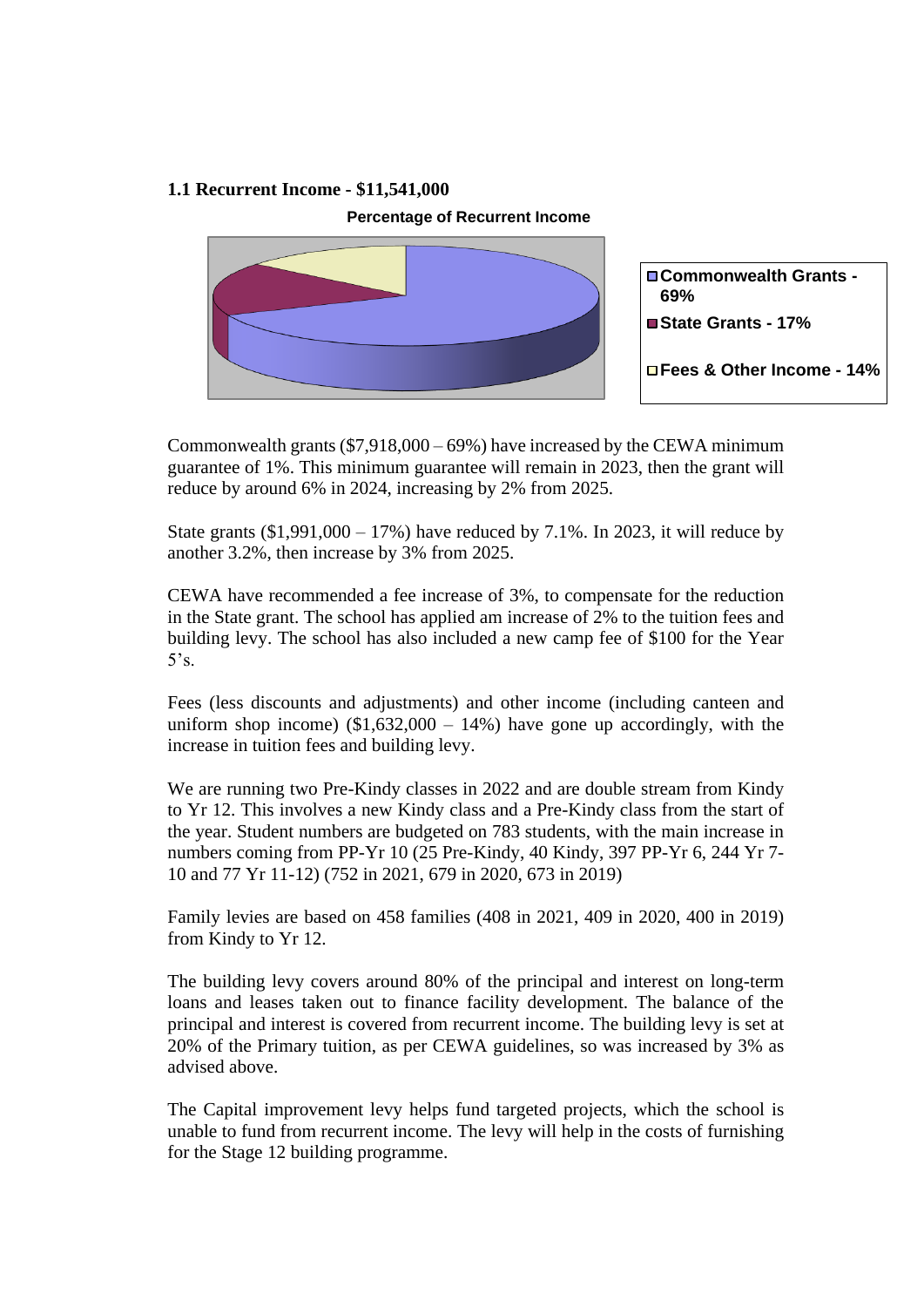

Salaries  $(\$8,357,000 - 74\%)$  uses up 84% of the State and Government grants. CEWA advised salaries should represent no more than 75% of recurrent income. Our ratio is 72%.

The quantum of salaries has gone up from 2021. Apart from a general pay rise of 1%, salaries have increased to staff the extra classes in Primary. Salaries have also increased, as the school has decided to employ extra teachers at Secondary, to allow for the creation of Heads of Learning Areas (HOLA's). The school has also decided to employ more EA's, to support the increased number of students with disabilities.

Teaching expenses  $(\$389,000 - 4\%)$  includes departmental costs, library costs and payments for excursions, incursions and camps.

Finance and operating leases  $(\$159,000 - 2\%)$  are for interest and repayments on long-term loans and leases. This includes the following leases turned over every three years; 4 photocopiers, 220 Ipads, 50 desktops and 50 laptops.

Administration (\$843,000 - 8%) includes costs for items such as insurance, CEWA levies, catering and computer consumables.

Buildings ( $$554,000 - 5\%$ ), represent costs incurred in the cleaning and upkeep of the buildings and grounds, vehicle costs and infrastructure costs such as water, electricity and rates.

Depreciation (\$833,000 - 7%).

Canteen and uniform shop costs  $(\$146,000 - 1\%)$ .